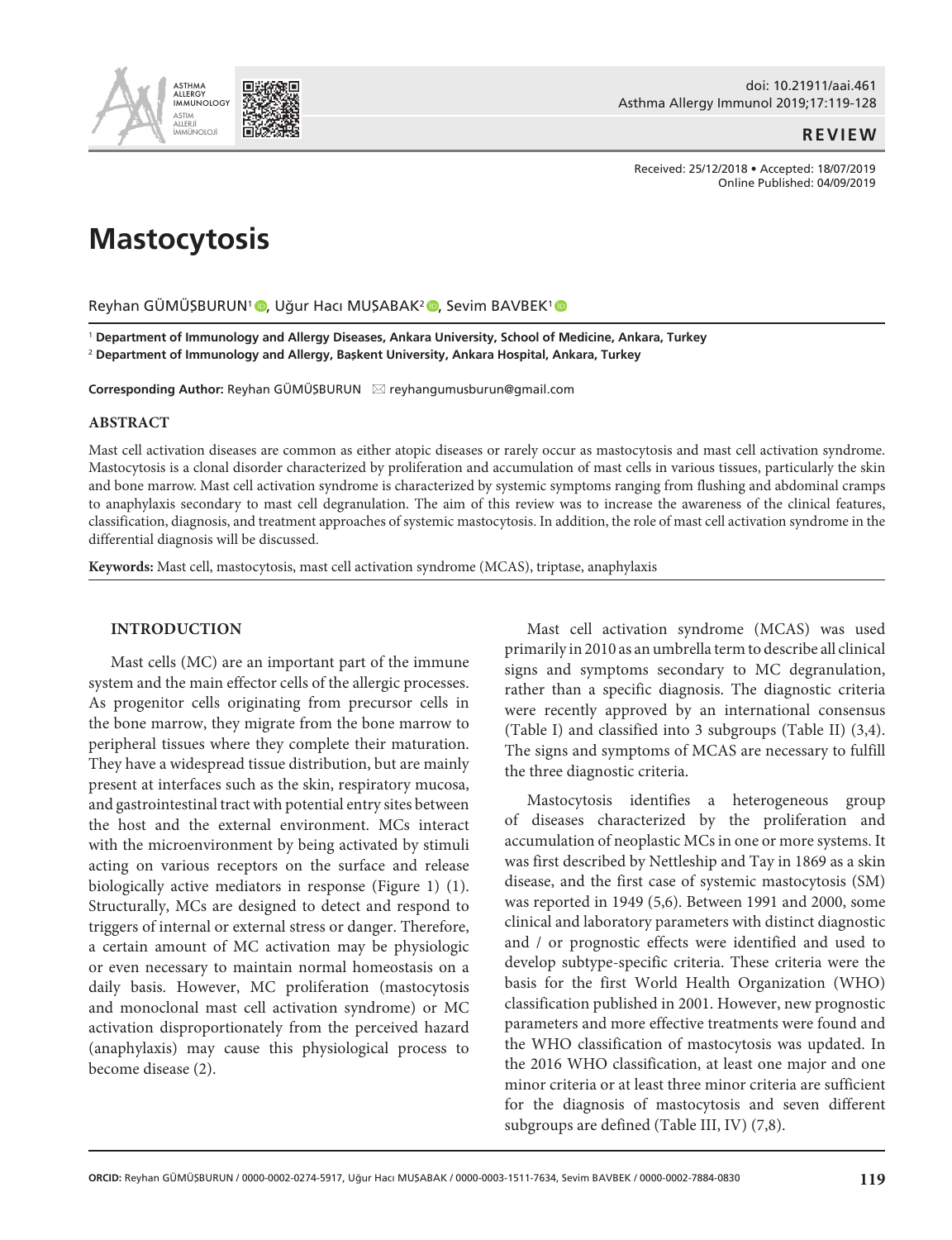

Figure 1. Mast cell mediators.

#### **Table I. Diagnostic criteria for mast cell activation syndrome.**

| 1. Typical signs and symptoms of mast cell degranulation<br>(affect at least two organ systems) | ↘<br>➤ | Skin: redness, itching, urticaria, angioedema<br>$\triangleright$ Cardiovascular: hypotension, palpitations<br>> Respiratory: wheezing, throat swelling, shortness of breath<br>GI: diarrhea<br>$\triangleright$ Nazo-ocular: itching |
|-------------------------------------------------------------------------------------------------|--------|---------------------------------------------------------------------------------------------------------------------------------------------------------------------------------------------------------------------------------------|
| Objective evidence of mediator release                                                          | ➤<br>➤ | Increased serum tryptase<br>$\triangleright$ Increased 24-hour urinary histamine metabolites<br>(methylhistamine)<br>Increased 24-hour urinary prostaglandins (prostaglandin D2;<br>11β platelet-derived growth factor $2α$ )         |
| Response to therapy that blocks mast cell mediator activity                                     | ➤      | H1- and H2-blockers, Leukotriene antagonists, Cromolyn<br>sodium, Ketotifen, Aspirin                                                                                                                                                  |

#### **Table II. Mast cell activation syndrome classification.**

| 1. Primary |   | $\triangleright$ Cutaneous mastocytosis (CM)( urticaria pigmentosa, maculopapular cutaneous mastocytosis (MPCM))<br>> Systemic mastocytosis (SM) (indolent(ISM), aggressive(ASM), associated with a hematologic non-mast cell<br>lineage disease (SM-AHNMD), mast cell leukemia(MCL)<br>$\triangleright$ Mast cell sarcoma (MCS)                                                               |
|------------|---|------------------------------------------------------------------------------------------------------------------------------------------------------------------------------------------------------------------------------------------------------------------------------------------------------------------------------------------------------------------------------------------------|
|            | ➤ | Mastocytoma<br>$\triangleright$ Monoclonal mast cell activation syndrome (MMAS)                                                                                                                                                                                                                                                                                                                |
| Secondary  |   | $\triangleright$ IgE-mediated hypersensitivity reactions (eg, food, insect, drug-induced anaphylaxis)<br>> Drugs (eg, vancomycin, opioids, taxanes)<br>> Mast cell hyperplasia (associated with chronic infections, neoplasia, and autoimmune conditions possibly due to<br>an excess of stem cell factor; these reactive states are infrequently the cause of mast cell activation disorders) |
|            |   | 3. Idiopathic $\triangleright$ Idiopathic Anaphylaxis (IA)<br>> Idiopathic mast cell activation (IMCAS)                                                                                                                                                                                                                                                                                        |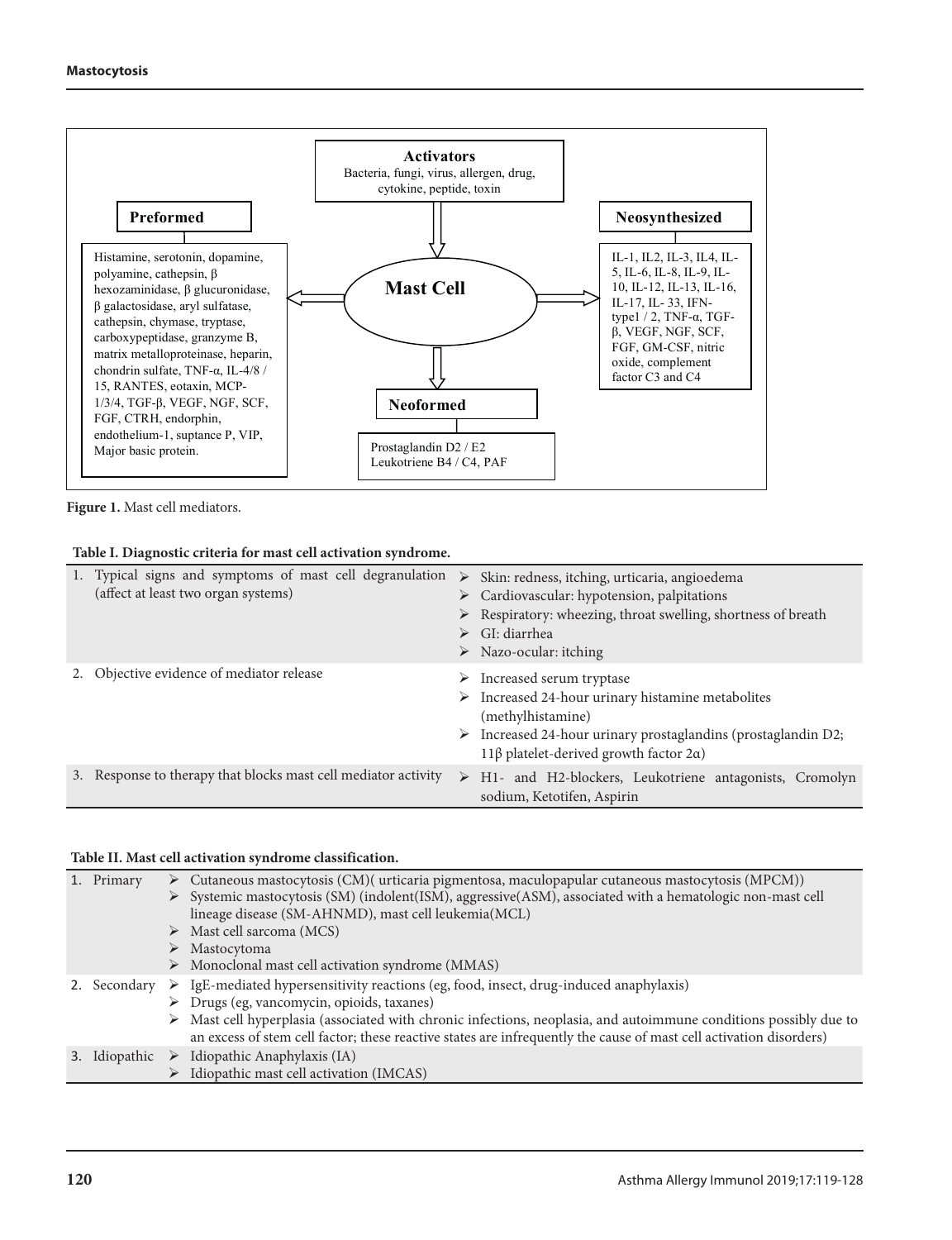# **Epidemiology**

Although all types of mastocytosis are rare, the exact prevalence is not known and no difference in incidence has been observed between the sexes (9). Mastocytosis in children is often seen as cutaneous mastocytosis (CM) in the first year of life and the majority regress in adolescence (10, 11). In adults, indolent systemic mastocytosis (ISM) is seen most commonly, and the second most frequent is SM with an associated hematologic (non-MC lineage) neoplasm (SM-AHN). Also, cutaneous forms of the disease constitute less than 5% of cases and usually persist into SM (12).

|  |  |  |  | Table III. Diagnostic criteria for systemic mastocytosis. |
|--|--|--|--|-----------------------------------------------------------|
|--|--|--|--|-----------------------------------------------------------|

## **DIAGNOSIS**

### **Clinical Evaluation**

Clinical features that may lead to a suspicion of mast cell activation (MCA) are either pruritus, flushing, urticaria, angioedema, nasal congestion, wheezing, bronchospastic cough, headache, fatigue, lethargy, concentration problems, diarrhea, gastric hyperacidity, abdominal cramping, nausea, vomiting, hypotension, tachycardia due to degranulation of MC mediators with the effect of various factors or end-organ dysfunction such as hypersplenism,

| criterion         | Major SM Multifocal dense infiltrates of MCs $(≥15$ MCs in aggregates) in BM biopsies and/or in sections of other extracutaneous<br>organ(s)                                                                                                                                                                                                                                                                                                                                                                                           |  |  |  |
|-------------------|----------------------------------------------------------------------------------------------------------------------------------------------------------------------------------------------------------------------------------------------------------------------------------------------------------------------------------------------------------------------------------------------------------------------------------------------------------------------------------------------------------------------------------------|--|--|--|
| criteria          | 1. > 25% of all MCs are atypical cells (type I or type II) on BM smears or are spindle-shaped in MC infiltrates detected<br>on sections of visceral organs<br>Minor SM 2. KIT point mutation at codon 816 in the BM or another extracutaneous organ<br>3. MCs in BM or blood or another extracutaneous organ exhibit CD2 and/or CD25<br>4. Baseline serum tryptase level > 20 ng/mL (in case of an unrelated myeloid neoplasm, item is not valid as an SM<br>criterion)                                                                |  |  |  |
| <b>B</b> findings | 1. Bone marrow biopsy showing >30% infiltration by MCs (focal, dense aggregates) and/or serum tryptase level >200<br>$ng/mL$ .<br>2. Signs of dysplasia or myeloproliferation in non-MC lineages, but insufficient criteria for definitive diagnosis of a<br>hematopoietic neoplasm (AHNMD), with normal or slightly abnormal blood counts.<br>3. Hepatomegaly without impairment of liver function, and/or palpable splenomegaly without hypersplenism, and/or<br>lymphadenopathy on palpation or imaging.                            |  |  |  |
| C findings        | 1. Bone marrow dysfunction manifesting as cytopenia (absolute neutrophil count <1.0 x 109/L, hemoglobin <10 g/dL,<br>or platelets $\leq 100$ x $109/L$ ), but no obvious non-MC hematopoietic malignancy.<br>2. Palpable hepatomegaly with impairment of liver function, ascites, and/or portal hypertension.<br>3. Skeletal involvement with large osteolytic lesions and/or pathological fractures.<br>4. Palpable splenomegaly with hypersplenism.<br>5. Molokaamstian with waight lags due to opstusintastinal most pall influence |  |  |  |

Malabsorption with weight loss due to gastrointestinal mast cell infiltrates.

Systemic mastocytosis is diagnosed when there is at least 1 major and 1 minor or at least 3 minor criteria (6).

#### **Table IV. WHO classification and diagnosis of mastocytosis 2016.**

| Classification                                                                                                                                                                                                       | <b>Diagnosis</b>                                                                                                                        |  |  |
|----------------------------------------------------------------------------------------------------------------------------------------------------------------------------------------------------------------------|-----------------------------------------------------------------------------------------------------------------------------------------|--|--|
| Cutaneous mastocytosis (CM)<br>$\triangleright$ Maculopapular cutaneous mastocytosis (MPCM)<br>$\triangleright$ Diffuse cutaneous mastocytosis (DCM)<br>$\triangleright$ Mastocytoma of skin (cutaneous mastocytoma) | More than 15 mast cells in skin biopsy aggregates<br>Absence of SM criterion                                                            |  |  |
| Systemic mastocytosis (SM)                                                                                                                                                                                           | The presence of SM criteria and                                                                                                         |  |  |
| $\triangleright$ Indolent systemic mastocytosis (ISM)                                                                                                                                                                | $\triangleright$ Lack of C and B findings, absence of other clonal<br>hematological disease findings                                    |  |  |
| Smoldering systemic mastocytosis (SSM)<br>➤                                                                                                                                                                          | $\triangleright$ The absence of signs of C and other findings of clonal<br>hematological disease with the presence of 2 or more B signs |  |  |
| Aggressive systemic mastocytosis (ASM)<br>➤                                                                                                                                                                          | $\triangleright$ The presence of signs of C with the absence of mast cell<br>leukemia characteristics                                   |  |  |
| $\triangleright$ SM with an associated hematologic (non-MC lineage)<br>neoplasm (SM-AHN)                                                                                                                             | $\triangleright$ Presence of other hematological mast cell manifestations                                                               |  |  |
| $\triangleright$ Mast cell leukemia (MCL)                                                                                                                                                                            | $\triangleright$ More than 20% mast cell presence in bone marrow                                                                        |  |  |
| Mast cell sarcoma (MCS) undifferentiated                                                                                                                                                                             | An extracellular organ infiltration with undifferentiated mast<br>➤<br>cell with a destructive growth pattern                           |  |  |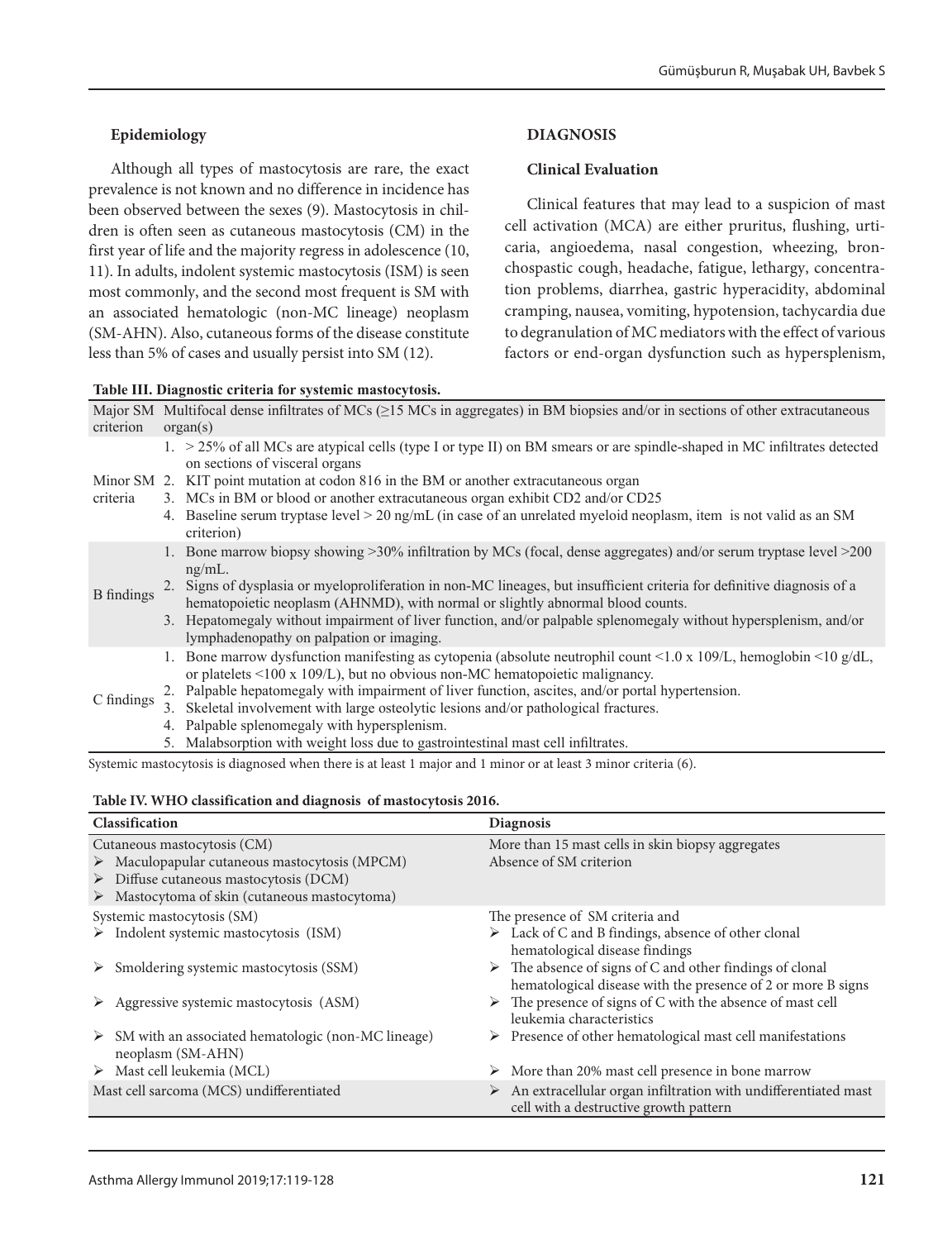pathologic bone fracture, bile acid malabsorption, and cytopenia, which is caused by tissue infiltration of MCs in patients with aggressive disease (3, 4). Chronic urticaria, angioedema, and upper airway swelling are almost never associated in patients with mastocytosis but can be a feature of patients with secondary [immunoglobulin (Ig)-E and non-IgE-mediated] and idiopathic mast cell activation syndromes (2). MCA symptoms may be chronic or episodic in patients with nonclonal MCAS (13).

Therefore, every symptom and sign that the patient describes should be evaluated in detail to determine whether it is compatible with MCA and triggers should be determined. Triggers can be insect stings (snakes, jellyfish, bees), drugs (narcotics, radiocontrast, analgesics and antibiotics), physical factors (hot, cold, strong scrubbing, friction, UV light, exercise), invasive procedures (endoscopy, biopsy, surgery), psychovegetative agents (fear, stress), alcohol, spicy foods, and infections.

Characteristic skin lesions including urticaria pigmentosa, plaque, nodule, mastocytoma, and telangiectasia can develop. In patients with CM, the formation of erythema and urticaria-like lesions as a result of the mechanical stimulation of the skin and spreading of the mediators released from MCs into the adjacent cells is typical for these patients (Darier sign) (Figure 2) (14). An experienced physician can detect CM with a characteristic appearance of maculopapular cutaneous mastocytosis (MPCM). However, in the presence of doubt, a biopsy should be performed and evaluated.

The prevalence of atopy in patients with mastocytosis is not different from the healthy population, but the incidence of anaphylaxis is higher in mastocytosis. Anaphylaxis in adults with mastocytosis is most commonly seen with bee stings (19-53%), followed by foods (3-16%) and drugs (5-9%), and the cumulative anaphylaxis prevalence is between 22-49%. Although alcohol, exercise, and temperature changes are potential triggers of anaphylaxis, they are mainly active as cofactors in patients with SM. Thirty-nine percent of anaphylaxis cases are idiopathic anaphylaxis in SM (15). Therefore, in all patients with hypotensive anaphylaxis, those with systemic reactions to hymenoptera and those with anaphylaxis that cannot be explained by IgE-mediated reasons, clonal mast cell disease should be considered (2). Alvarez-Twose et al. proposed a predictive model for clonal MC disorders based on clinical and laboratory findings for patients presenting with anaphylaxis without CM in a study from Spain (REMA). According to this, scores  $\geq 2$  can predict the presence of clonal MCAS with 92% sensitivity and 81% specificity (Table V) (16,17).

## **Laboratory Investigations**

Laboratory tests should be performed to determine the presence of MC mediators or to evaluate abnormalities due to MC tissue infiltration. The primary evaluations for bone marrow and liver are complete blood count, peripheral smear, and routine liver function tests. Serum tryptase is the most specific indicator of mast cell load and activation (18). The basal tryptase level should be checked in the patient's normal healthy state or at least 24 hours after the event and >11.4 ng/mL is considered high in most diagnostic laboratories (19). Primary mast cell disorder, chronic eosinophilic leukemia, myelodysplastic syndromes, acute leukemias, chronic renal failure, and other hematologic disorders that cause bone marrow suppression can cause the elevation of basal tryptase concentrations. In addition, familial tryptase elevations have been described, but it is not clear whether tryptase elevation is caused by MCA in these families (20). Serum tryptase should be measured from 15 minutes to 4 hours



**Figure 2.** Darier sign in a patient with cutaneous mastocytosis.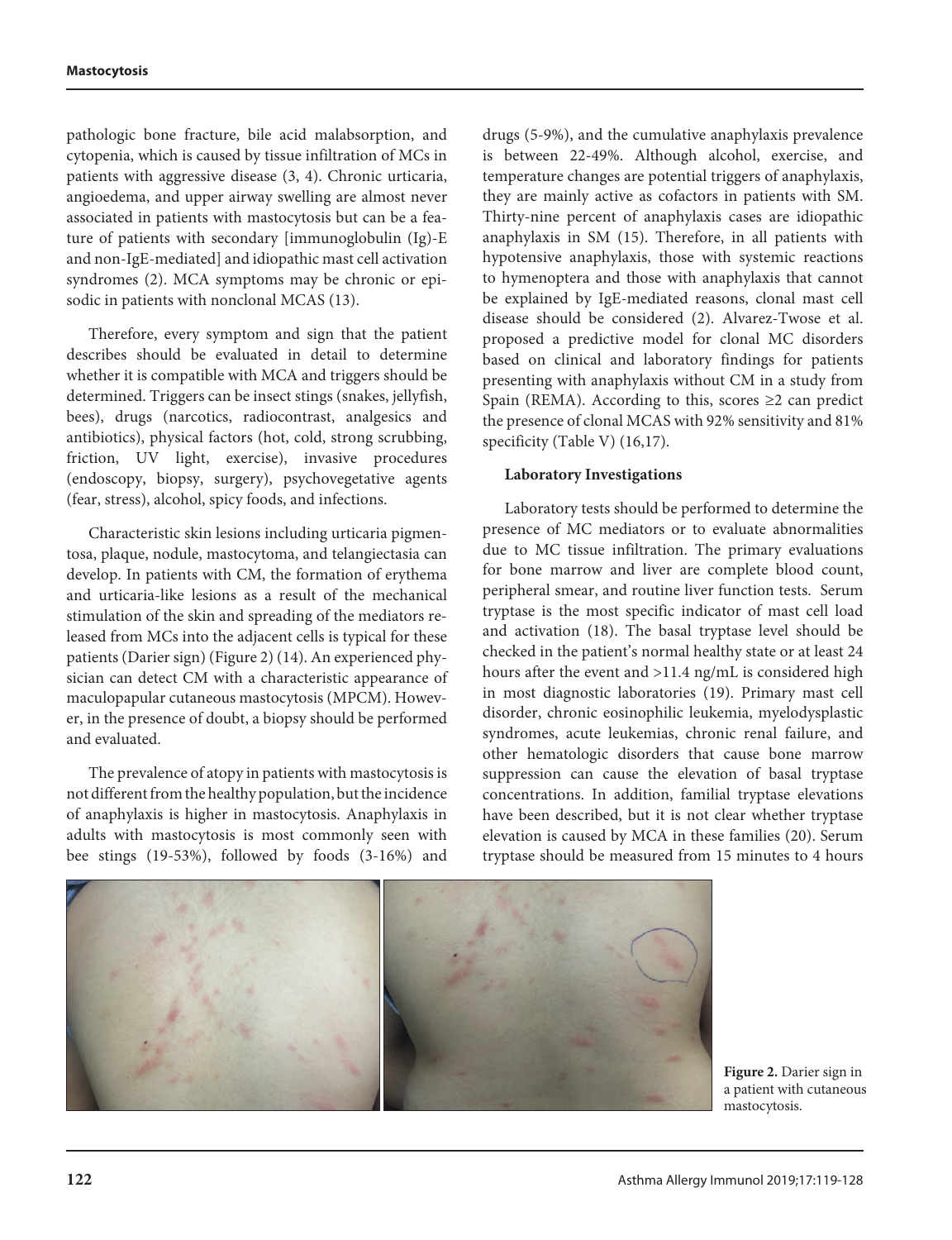after symptom onset to provide evidence that MCA is responsible for the patient's symptoms. The increase in tryptase should be at least 20% + 2 ng/mL above baseline to be considered significant as MCA (19). Elevated baseline tryptase values >20 ng/mL indicate that a patient is at increased risk for severe reaction (21, 22).

Normal urinary N-methyl-histamine is highly specific for mast cell activation but can be affected by diet or bacterial contamination. The normal range is 30 to 200 mcg/gm creatinine (Cr) (13).

Urinary prostaglandin D2 or metabolites are increased in patients with mast cell activation but not specific to mast cells. In patients with SM, urinary excretion of 11β PGF2α is above 3500 ng/24 hours (reference range <1000 ng/24 hours) (23). Urinary leukotriene E4 is increased in patients with mast cell activation. Increased urinary concentrations of LTE4 have been reported in several conditions, such as aspirin-exacerbated respiratory disease and anaphylactic reactions (24). The reference range among Cr normal volunteers was measured as <104 pg/ mg (25). Plasma interleukin (IL)-6 levels in patients with SM were correlated with disease severity and progression, serum tryptase concentrations and symptom severity. IL-6 concentrations higher than 2.5 pg/mL indicate severe disease (13).

Bone marrow biopsy should be performed in patients with basal tryptase concentrations above 20 ng/mL in addition to typical symptoms of MC degranulation, in adults with CM, especially in the case of unexplained hypotensive attacks, flushing or anaphylaxis, gastrointestinal abnormalities such as unexplained malabsorption or diarrhea, peripheral blood abnormalities such as cytopenia, unexplained liver dysfunction, organomegaly, osteoporosis or pathologic bone fractures, and REMA scores ≥2 (26, 27).

| Table V. REMA scoring model. |  |  |  |
|------------------------------|--|--|--|
|------------------------------|--|--|--|

The most important factor in MC growth is the stem cell factor, which leads to the overexpression of MCs and giving rise to mutations to the receptor to which they bind (27). The mutation of the KIT gene, which encodes the stem cell factor receptor, is a minor criterion in the diagnosis of SM and is usually screened in peripheral blood and bone marrow. If the most common KIT D816V mutation is detected in peripheral blood, bone marrow biopsy should be performed to evaluate other diagnostic criteria. However, if the KIT D816V mutation is not detected in peripheral blood and clinical suspicion is high, bone marrow biopsy should be performed. Bone marrow aspiration and biopsy are performed to evaluate CD117, immunoglobulin E, CD 25-positive cells by flow cytometry, mutation analysis (D816V BMT), and immunochemical assays involving tryptase, CD117, CD2, CD25, and antibodies. Patients should be referred to centers specialized in mastocytosis for diagnosis when possible because these diseases are rare and there are low numbers of abnormal MCs in bone marrow. Histologic evaluation of additional organs is generally not recommended because the bone marrow is almost always involved and the importance of increased MCs in other tissues is uncertain (3). Bone lesions are visualized using bone densitometry and the presence of organomegaly or acid is displayed by ultrasonography (USG), computed tomography (CT), and magnetic resonance (MRI) in SM.

## **Steps to the Diagnosis of Mastocytosis**

As a first step, the baseline serum tryptase level should be measured in all patients with suspected MCA. MCAS should be considered when there is a response to treatment that interferes with MCA symptoms, at least two organ systems affecting MCA symptom findings, and high serum total tryptase or other MC mediators (histamine, PGD2) are detected. IgE-related conditions

| Variable             |                                  | <b>Score</b> |
|----------------------|----------------------------------|--------------|
|                      | Male                             | $+1$         |
| Gender               | Female                           | $-1$         |
|                      | Lack of urticaria and angioedema | $+1$         |
| Clinical symptoms    | Urticara and/or angioedema       | $-2$         |
|                      | Presyncope and/orsyncope         | $+3$         |
|                      | $\leq 15$ ng/ml                  | -1           |
| Serum basal tryptase | $>25$ ng/ml                      | $+2$         |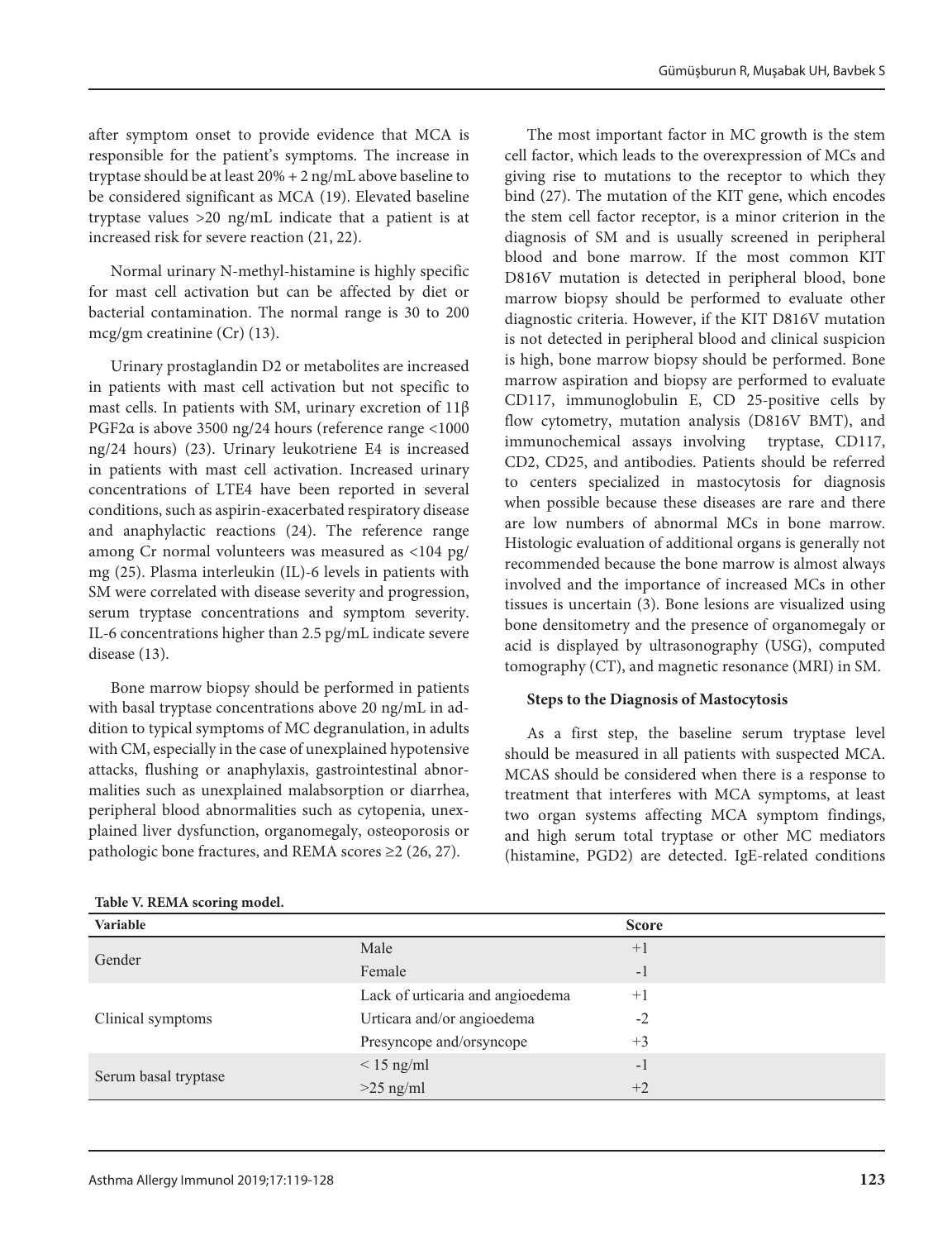that may cause MCA, and drugs or underlying diseases that may cause MC hyperplasia should be investigated for secondary MCAS. For patients with low clinical suspicion for SM or for patients with basal tryptase levels normal or less than 20.0 ng/mL, or for patients with no suggestive skin lesions, the D816V KIT mutation should be screened first in peripheral blood (19). If the result is negative, it may eliminate the need for bone marrow biopsy, but bone marrow biopsy is indicated if the result is positive (19). The presence of characteristic skin lesions in adults, unexplained pathologic fractures, osteoporosis, diffuse skeletal anomaly, cytopenia, organomegaly, unexplained recurrent anaphylaxis, and basal tryptase levels greater than 20.0 ng/mL in patients with MCA are generally considered indications for bone marrow biopsy (19, 28). The bone marrow biopsy confirms the diagnosis of SM, MMAS, and SM-AHNMD or excludes these diseases but leads to the diagnosis of idiopathic MCAS (Figure 3) .

#### **Differential Diagnosis**

Mastocytosis is diagnosed clinically, pathologically, and genetically based on the WHO criteria. MCAS and anaphylaxis are the leading causes of histamine increase in urine and serum tryptase concentrations with similar clinical findings. Monoclonal MCAS describes patients with MCA symptoms who do not meet the exact diagnostic criteria of SM, but have MC clonality (15). Idiopathic MCAS has been proposed to identify idiopathic disorders that meet three of the MCAS diagnostic criteria, but the diagnosis of idiopathic anaphylaxis is more appropriate if these signs and symptoms meet the criteria for anaphylaxis. In anaphylaxis, tryptase and urine histamine concentrations increase during the acute event, but the basal tryptase concentration is normal. In the case of unexplained, frequently recurring anaphylaxis, basal tryptase values should be evaluated for SM.

Other differential diagnoses that have similar clinical findings to mastocytosis do not elevate serum tryptase and histamine in urine because they do not cause MCA, include endocrine disorders such as carcinoid syndrome, pheochrocytoma, thyroid medullary carcinoma, acute hypoglycemia, acute hypothyroidism, and adrenal insufficiency; gastrointestinal disorders such as Zolinger-Ellison syndrome, vasoactive intestinal peptide secreting



Monoclonal mast cell activation syndrome, SM-AHNMD: Associated hematologic non–mast cell lineage disease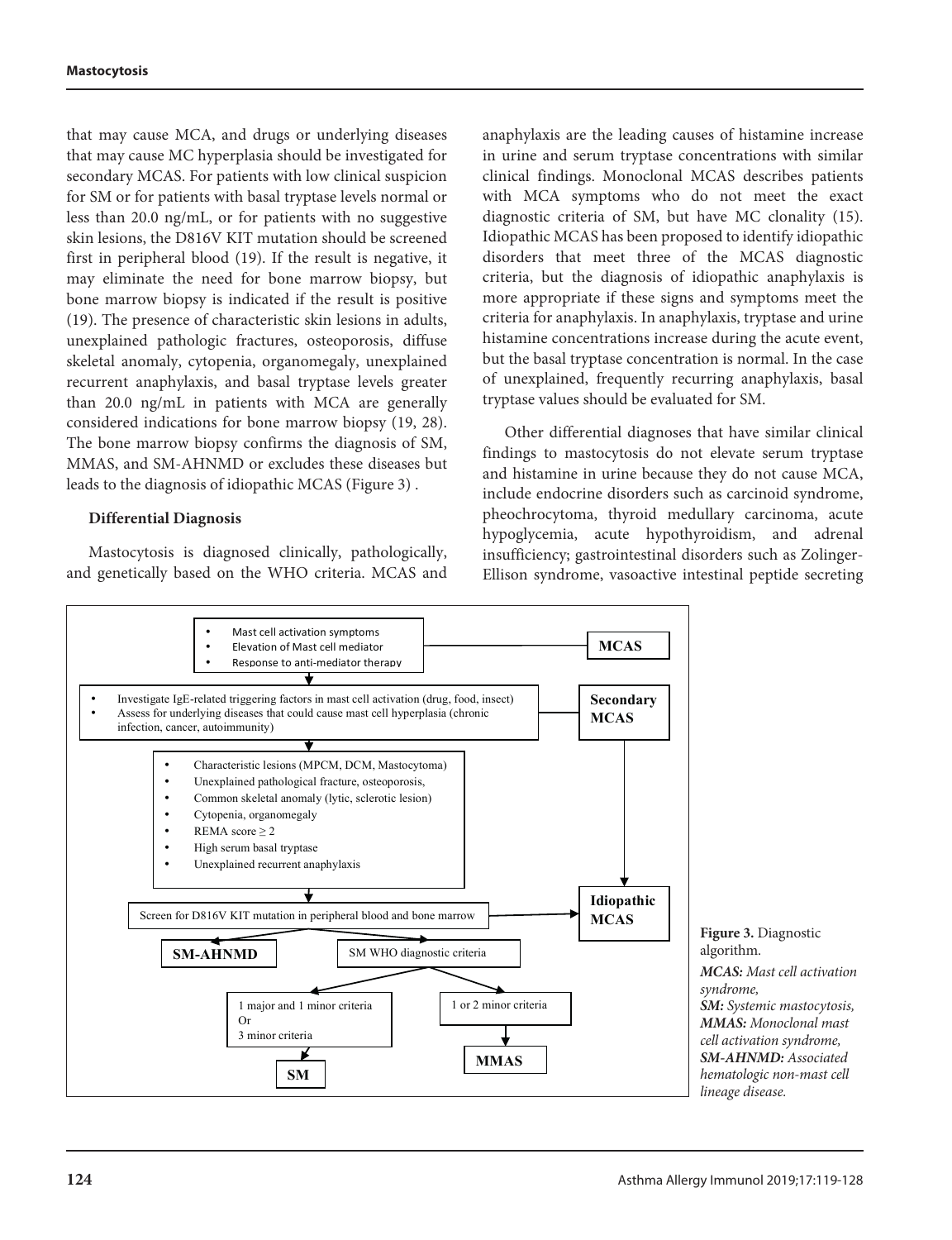tumors, food-related reactions, irritable bowel syndrome, eosinophilic esophagitis, and gastroenteritis; cardiac diseases such as Kounis syndrome, postural orthostatic hypotension, myocardial infarction, syncope due to aortic stenosis, and endomyocarditis; neurological disorders such as epilepsy, central nervous system tumors, and intoxication; psychological disorders; and hereditary or acquired angioedema, pemphigus vulgaris, acute lupus vulgaris, acutely toxic dermatosis diseases, and drugrelated adverse effects (28, 29). Furthermore, chronic eosinophilic leukemia, primary myelofibrosis, reactive mastocytosis, which is a similar sign of bone marrow due to increased MC infiltration and dermato fibroma; psoriasis; atopic dermatitis; and nevi because of similar skin biopsy findings due to increased MC infiltration should be considered in the differential diagnosis.

# **Treatment**

There is generally no curative treatment in MCAS and mastocytosis, but avoidance of general and specific triggers is very important in reducing the risk of anaphylaxis. Therefore, sudden heat exchange, and excessive heat and cold exposure should be avoided, air conditioning and warm water should be preferred for bathing, exposure to heavy exercise and intense UV light should be reduced, and mastocytomas should be avoided by strong rubbing and friction. Anxiolytic or relaxation techniques for stress and anxiety or both should be considered. If drugs such as non-steroidal anti-inflammatory drugs (NSAIDs), opioids, radiocontrast media, and anesthetics have to be used, tolerable drugs should be preferred. However, if the tolerance is unknown but the drug should be used, a drug provocation test should be performed and prophylactic anti-mediator therapy should be considered if necessary.

| Premedication regimens are preferred to be used for       |
|-----------------------------------------------------------|
| major procedures are a combination of anti-H1, anti-H2    |
| histamine receptor drugs, a leukotriene (LT) receptor     |
| blocker and 0.5 mg/kg prednisone; and a combination of    |
| anti-H1 and anti-H2 histamine receptor drugs for small    |
| procedures. Alcohol; spices; strawberries; tomatoes;      |
| cheese; seafood; and smoked, canned, and fermented foods  |
| containing high amounts of histamine should be avoided.   |
| Insect repellents can be used to prevent insect stings    |
| and bites, perfumed lotions should be avoided, and light  |
| long-sleeved shirts and long trousers should be worn (26, |
| 13). Venom immunotherapy is considered a life-saving      |
| treatment for patients with venom allergy and should be   |
| administered lifelong.                                    |
|                                                           |

All patients with mastocytosis and MCAS with history of anaphylaxis, hypotension, presyncope, and mastocytosis with elevated tryptase should be prescribed 2 doses of intramuscular epinephrine autoinjectors and should be informed about how and when to use them. H1 antihistamines, H2 antihistamines, and glucocorticoids may be given as adjunctive therapies in the treatment of anaphylaxis. Intravenous fluid should be applied in all cases of anaphylaxis. Due to the lack of data on drug anaphylaxis, it is not possible to present clear recommendations at present (15).

The mainstays of treatment of MCAS and SM symptoms are blockade of mediator receptors (H1 and H2 antihistamines, LT receptor blockade), inhibition of mediator synthesis (aspirin, zileuton), mediator release (sodium cromolyn), tricyclic antidepressants (amitriptyline, doxepin), prochlorperazine, PUVA or narrow-band ultraviolet B, anti-IgE therapy, or a combination of these approaches (Table VI) (19). Intercalary urinary MC mediator levels and serum tryptase concentrations can be used (13).

| Symptom                                                   | <b>Treatment</b>                                                                                                        |
|-----------------------------------------------------------|-------------------------------------------------------------------------------------------------------------------------|
| Itching, flushing, urticaria, angioedema, dermatographism | H. or H <sub>2</sub> blockers, Leukotriene Antagonists, Aspirin, Ketotifen                                              |
| Diarrhea, abdominal cramps, nausea, vomiting              | H <sub>2</sub> blockers, Cromolyn sodium, Proton pomp inhibitors, Leukotriene<br>Antagonists, Ketotifen                 |
| Headache, poor concentration and memory                   | H <sub>1</sub> or H <sub>2</sub> blockers, Cromolyn sodium, Ketotifen                                                   |
| Presenkop, syncope, tachycardia                           | H <sub>1</sub> or H <sub>2</sub> blockers, Corticosteroids, Omalizumab                                                  |
| Wheezing                                                  | H <sub>1</sub> or H <sub>2</sub> blockers, Leukotriene Antagonists, inhaled and systemic<br>corticosteroids, Omalizumab |
| Itching, blockage in the nose                             | H. blockers (Topical or systemic), Topical Corticosteroids, Topical<br>Cromolyn sodium                                  |
| Anaphylaxis                                               | Epinephrine (intramuscular), H <sub>1</sub> or H <sub>2</sub> blockers, Corticosteroids,<br>Omalizumab.                 |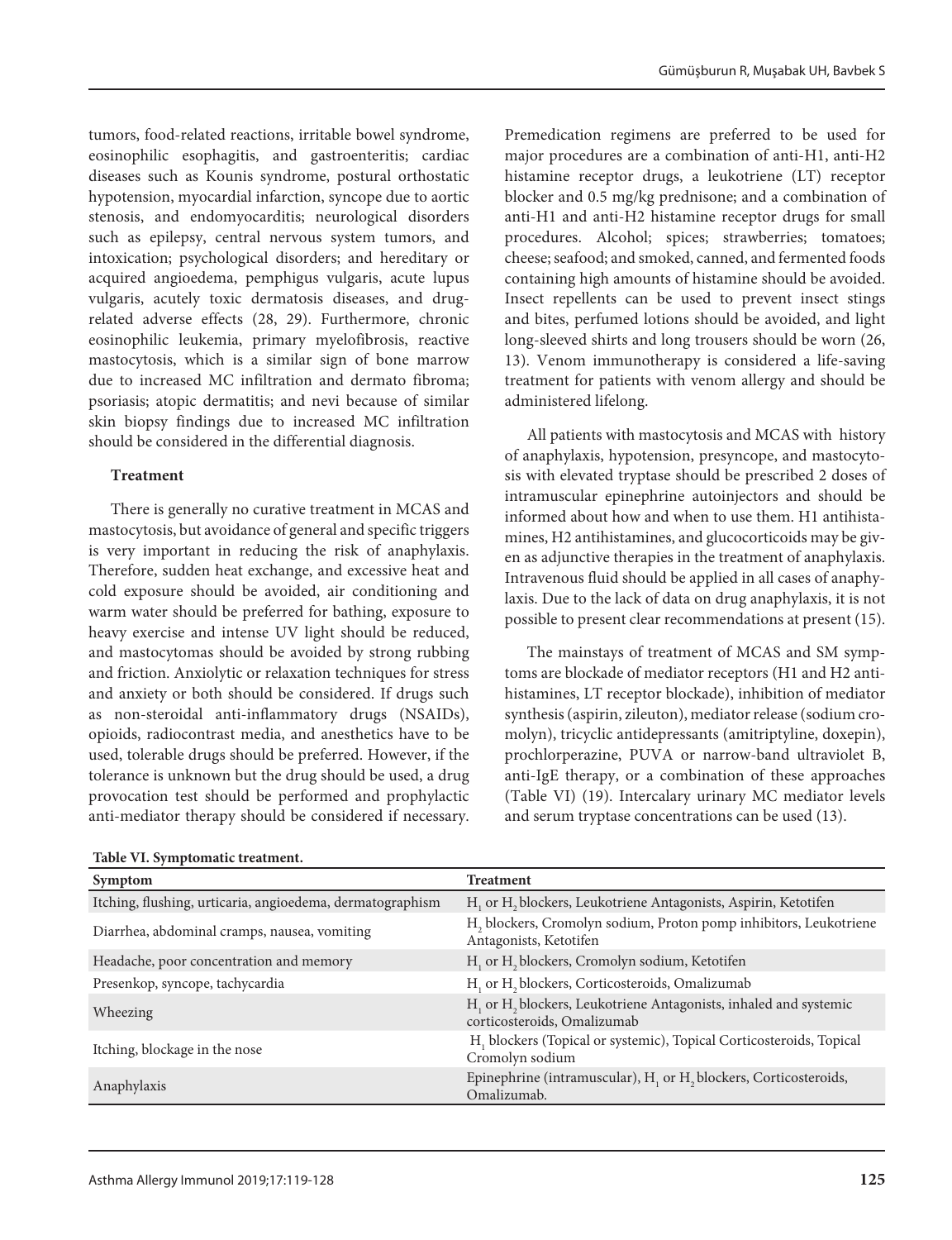The starting regimen should include once or twice-daily non-sedating H1-receptor antagonists, which can be increased up to 4 times without anecdotal evidence of severe adverse effects except for sedation and mucosal dryness. Leukotriene antagonists and non-sedating anti-H1 receptor antagonists can also be used as secondline and add-on therapies. H2-receptor antagonists can be combined if gastrointestinal symptoms are present. Sodium cromolyn is suggested in patients at 100 mg daily and escalated over 8 weeks to 800 mg divided as 200 mg 4 times daily, taken on an empty stomach before meals and at bed time. Severe symptoms may require further escalation to 1000 to 1200 mg daily with skin, gastrointestinal, and neuropsychiatric symptoms (30). Patients with severe refractory symptoms can benefit from the addition of a glucocorticoid. It is recommended that aspirin should be given by gradual updosing schedule even if the patient has tolerated aspirin or other NSAIDs previously (13, 31). Especially recently, there are reports that omalizumab has prevented or even completely eliminated life-threatening anaphylaxis attacks and MC mediator symptoms in mastocytosis and MCAS (32-35). Omalizumab is also used to increase tolerance to venom immunotherapy and to reduce adverse effects (36-38). Benign forms of mastocytosis may turn into aggressive forms, and complications (bone loss, hepatosplenomegaly, cytopenia) should be closely monitored. Although there is no definitive guidelines about the frequency of bone mineral density (BMD) measurements, some studies recommended 18 months or 24 months (13, 39). Treatment mainstays include adequate calcium and vitamin D intake, weight-bearing exercise, and the use of appropriate medications (bisphosphonates, rank ligand inhibitors, and interferon alpha 2α).

Another treatment approach is to prevent MC proliferation and survival (cladribine, INF-α, tyrosine kinase inhibitors, allogenic hemopoietic stem cell transplantation) (7, 17). These cytoreductive therapies are required for recurrent anaphylaxis conditions despite other treatments in ISM and SSM and other advanced forms of SM, such as ASM, SM-AHN, and MCL. Traditionally used IFN-α and cladribine have been shown to control mast cell activation episodes and are highly effective agents (7, 2). The IFN-α effect is independent of the c-kit mutation, and has been used successfully in imatinib-resistant systemic mastocytosis. It can be used in high doses (10 million units [MU] 3/week) alone or in lower doses in combination with prednisolone (1.5 MU 3/week). Cladribine (2CdA) is a purine analog with activity against both resting and

actively dividing cells. Cladribine is administered at a dosage of 0.13-0.17 mg/kg/day in a 2-hour intravenous infusion over a period of 5 consecutive days, and repeated every 4 to 12 weeks for up to 9 courses, and its efficacy and toxicity has been investigated. However, many patients develop resistance to cladribine or poly-chemotherapy (poly-CT). Therefore, in recent years, new treatment concepts have been developed and tested in clinical studies and clinical applications (7).

Midostaurin, a multikinase inhibitor with activity against D816V KIT, has been used for mast cell cytoreduction and reducing the symptoms of mast cell activation (40). The prototypic tyrosine kinase inhibitor imatinib, which has activity against wild-type KIT and platelet-derived growth factor receptor, is highly successful in controlling symptoms, and the control can be prolonged. In vitro, imatinib does not reduce mast cell activation; therefore, it is not recommended for the treatment of non-clonal mast cell diseases and mast cell activation syndromes or patients with mastocytosis carrying the D816V KIT mutation, which confers resistance to this drug (41, 42). Masitinib, an inhibitor of wild-type (but not D816V-mutated) KIT and LYN, has been reported to be an effective and well-tolerated agent for the treatment of severely symptomatic indolent or smouldering systemic mastocytosis (43). Ibrutinib, a Bruton tyrosine kinase inhibitor, has no effect on non-specific non-IgE-mediated mast cell activation. More data are needed on the negative effects on antibody-mediated immune function, especially before considering the treatment of IgE-mediated disease (2). Avapritinib, a potent and highly specific oral inhibitor of KIT activation loop mutants including D816V, is well tolerated; there was no discontinued treatment because of drug-related adverse reactions in a phase 1 study in patients with advanced SM (44). Allogeneic hematopoietic stem cell transplantation (HSCT) appears to be an important approach in patients with advanced SM, including MCL responding to initial therapy. The results of transplanted patients appear to be positive in non-transformed patients with ASM and SM-AHN compared with those with overt MCL (45). It is appropriate to choose patients who are young and have no severe comorbid disease because the risk of death associated with transplantation is very high. Therefore, HSCT may not be an option in many patients. These patients should be directed to centers with expertise in this area because they have an aggressive clinical course with end-organ damage and survival is significantly reduced.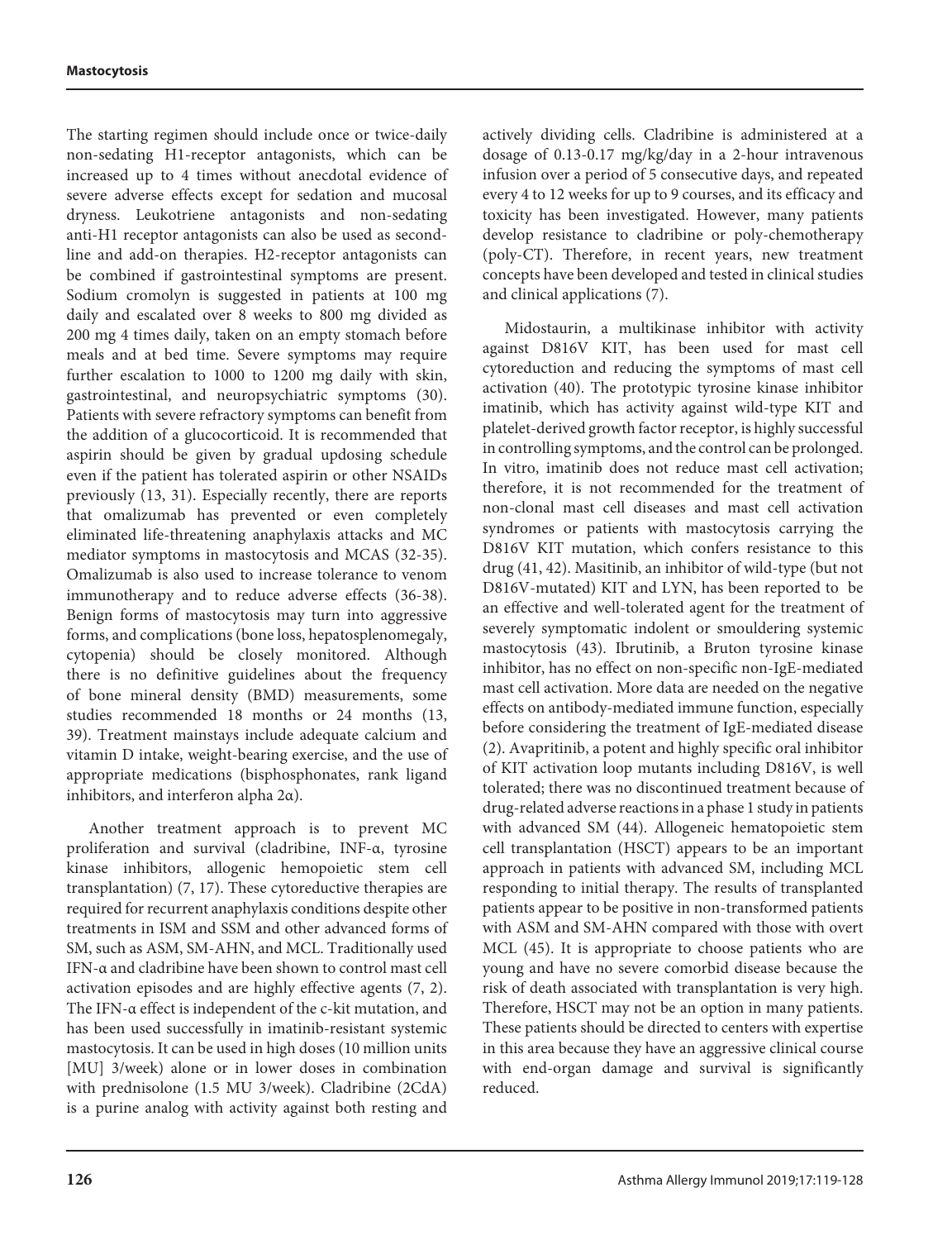#### **REFERENCES**

- 1. Da Silva EZM, Jamur MC, Oliver C. Mast Cell Function: A new vision of an old cell. J Histochem Cytochem 2014;62(10):698- 738.
- 2. Akin C. Mast cell activation syndromes. J Allergy Clin Immunol 2017;140 (2):349-55.
- 3. Akin C, Valent P, Metcalfe DD. Mast cell activation syndrome: Proposed diagnostic criteria. J Allergy Clin Immunol 2010;126:1099-104.
- 4. Valent P, Akin C, Arock M, Brockow K, Butterfield JH, Carter MC, et al. Definitions, criteria and global classification of mast cell disorders with special reference to mast cell activation syndromes: A consensus proposal. Int Arch Allergy Immunol 2012;157:215-25.
- 5. Nettleship E, Tay W. Rare forms of urticaria. Br Med J 1869;2:323-4.
- 6. Ellis JM. Urticaria pigmentosa; A report of a case with autopsy. Arch Pathol (Chic) 1949;48(5):426-35.
- 7. Valent P, Akin C, Metcalfe DD. Mastocytosis: 2016 updated WHO classification and novel emerging treatment concepts. Blood 2017;129(11):1420-7.
- 8. Arber DA, Orazi A, Hasserjian R, Thiele J, Borowitz MJ, Le Beau MM, et al. The 2016 revision to the World Health Organization classification of myeloid neoplasms and acute leukemia. Blood 2016; 127(20): 2391-405.
- 9. Méni C, Bruneau J, Georgin-Lavialle S, Le Saché de Peufeilhoux L, Damaj G, Hadj-Rabia S, et al. Paediatric mastocytosis: A systematic review of 1747 cases. Br J Dermatol 2015;172:642-51.
- 10. Wolff K, Komar M, Petzelbauer P. Clinical and histopathological aspects of cutaneous mastocytosis. Leuk Res 2001;25:519-28.
- 11. Escribano L, Garcia-Montero A, Sanchez-Muñoz L, Teodosio C, Alvarez‐Twose I, Jara‐Acevedo M, et al. Diagnosis of adult mastocytosis: Role for bone marrow analysis. In: Kottke-Marchant K, Davis B (eds). Laboratory Hematology Practice. London: Wiley-Blackwell, 2012: 388-98.
- 12. Horny HP, Sotlar K, Sperr WR, Valent P. Systemic mastocytosis with associated clonal haematological non-mast cell lineage diseases: A histopathological challenge. J Clin Pathol 2004;57:604-8.
- 13. Castells M, Butterfield J. Mast Cell Activation Syndrome and Mastocytosis: Initial treatment options and long-term management. J Allergy Clin Immunol Pract 2019;7(4):1097-106.
- 14. Rotolo A, Familiari U, Nicoli P, Cilloni D, Saglio G, Guerrasio A. Systemic mastocytosis: An intriguing disorder, hematologyscience and practice. In: Lawrie C (ed). Hematology-Science and Practice. In Tech 2012:467-85.
- 15. Bonadonna P, Lombardo C, Zanotti R. Mastocytosis and allergic diseases. J Investig Allergol Clin Immunol 2014;24(5): 288-97.
- 16. Alvarez-Twose I, González de Olano D, Sánchez-Muñoz L, Matito A, Esteban-López MI, Vega A, et al. Clinical, biological, and molecular characteristics of clonal mast cell disorders presenting with systemic mast cell activation symptoms. J Allergy Clin Immunol 2010;125:1269-78.
- 17. Gümüsburun R, Kendirlinan R, Altiner S, Toprak SK, Kuzu I, Heper A, et al. Is mastocytosis really rare as thought before? 3 case experience. EAACI Congress; 2017 June 17-21; Helsinki, Finland; 2017: p.448-50.
- 18. Schwartz LB. Diagnostic value of tryptase in anaphylaxis and mastocytosis. Immunol Allergy Clin North Am 2006;26:451-63.
- 19. Picard M, Giavina-Bianchi P, Mezzano V, Castells M. Expanding spectrum of mast cell activation disorders: Monoclonal and idiopathic mast cell activation syndromes. Clin Ther 2013;35(5):548-62.
- 20. Lyons JJ, Sun G, Stone KD, Nelson C, Wisch L, O'Brien M, et al. Mendeial n inheritance of elevated serum tryptase associated with atopy and connective tissue abnormalities. J Allergy Clin Immunol 2014; 133:1471-4.
- 21. Aberer E, Savic S, Bretterklieber A, Reiter H, Berghold A, Aberer W. Disease spectrum in patients with elevated serum tryptase levels. Australas J Dermatol 2015;56:7-13.
- 22. Fellinger C, Hemmer W, Wohrl S, Sesztak-Greinecker G, Jarisch R, Wantke F. Clinical characteristics and risk profile of patients with elevated baseline serum tryptase. Allergol Immunopathol (Madr) 2014;42:544-52.
- 23. Divekar R, Butterfield J. Urinary 11beta-PGF2alpha and N-methyl histamine correlate with bone marrow biopsy findings in mast cell disorders. Allergy 2015;70:1230-8.
- 24. Denzlinger C, Haberl C, Wilmanns W. Cysteinyl leukotriene production in anaphylactic reactions. Int Arch Allergy Immunol 1995;108:158-64.
- 25. Lueke AJ, Meeusen JW, Donato LJ, Gray AV, Butterfield JH, Saenger AK. Analytical and clinical validation of an LC-MS/ MS method for urine leukotriene E4: A marker of systemic mastocytosis. Clin Biochem 2016;49: 979-82.
- 26. González-de-Olano D, Matito A, Orfao A, Escribano L. Advances in the understanding and clinical management of mastocytosis and clonal mast cell activation syndromes. F1000Res. 2016;5:2666.
- 27. Feger F, Ribadeau DA, Leriche L, Valent P, Arock M. Kit and c-kit mutation in mastocytosis: A short overview with special reference to novel molecular and diagnostic concepts. Int Arch Allergy Immunol 2002;127:110-4.
- 28. Theoharides TC, Valent P, Akin C. Mast cells, mastocytosis, and related disorders. N Engl J Med 2015;373(2):163-72.
- 29. Valent P. Mast cell activation syndromes: Definition and classification. Allergy 2013;68(4):417-24.
- 30. Horan R, Sheffer AL, Austen KF. Cromolyn sodium in the management of systemic mastocytosis. J Allergy Clin Immunol 1990;85:852-5.
- 31. Wong JT, Nagy CS, Krinzman SJ, MacLean JA, Bloch KJ. Rapid oral challenge-desensitization for patients with aspirin-related urticaria-angioe-dema. J Allergy Clin Immunol 2000;105:997- 1001.
- 32. Broesby-Olsen S, Vestergaard H, Mortz CG, Jensen B, Havelund T, Hermann AP, et al. Omalizumab prevents anaphylaxis and improves symp-toms in systemic mastocytosis: Efficacy and safety observations. Allergy 2018; 73:230-8.